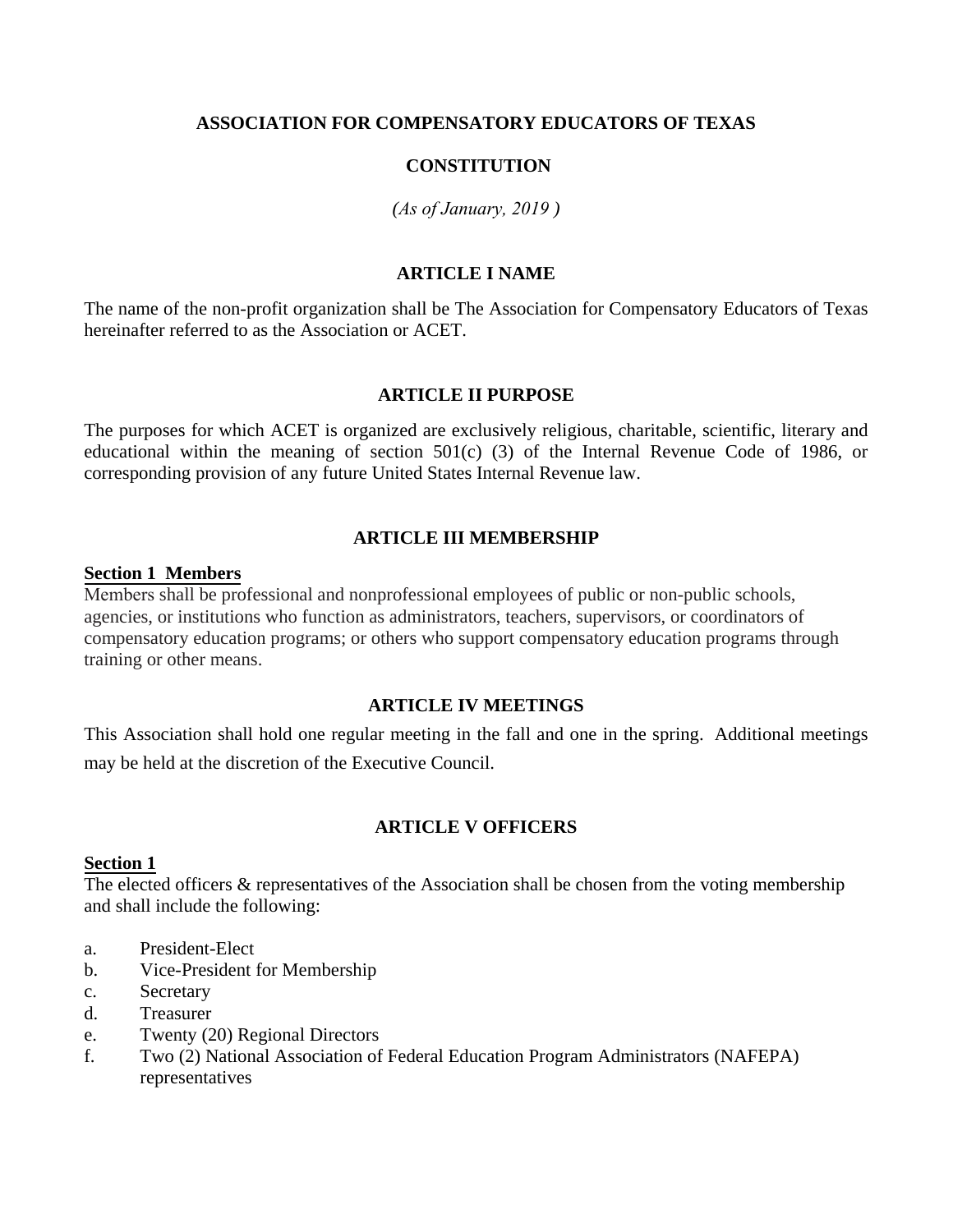# **Section 2**

The Parliamentarian will be appointed by the President, and will be a non-voting position. The Parliamentarian must have a good working knowledge of the ACET organization by having served on the Executive Council for a minimum of two years. The NAFEPA Representatives are elected officers on the Executive Council with voting rights.

### **Section 3**

The President-Elect shall be elected for a one-year term, shall serve as President the next year, and then serve as the Immediate Past President the following year. The Vice-President for Membership, Secretary and Treasurer shall be elected for two-year terms. The Vice-President for Membership and Secretary shall be elected in even-numbered years. The Treasurer shall be elected in odd-numbered years. Regional Directors of even-numbered regions shall be elected in even-numbered years. Regional Directors of odd-numbered regions shall be elected in odd-numbered years. Each NAFEPA Representative shall serve a three-year term, with staggared election years.

### **Section 4**

The Executive Council shall consist of the Officers, the Immediate Past President, Regional Directors, the NAFEPA Representatives, and the Parliamentarian.

### **Section 5**

Should a vacancy occur during an officer's term, the Past Presidents' Advisory Committee will make a recommendation to the Executive Council, who has the power to fill the office of President-Elect, Vice-President for Membership, Secretary, Treasurer and NAFEPA Representatives. Should the President not be able to fulfill his/her duties, the President-Elect will also assume the duties of President.

Regional Director vacancies shall be filled by the Alternate, who was elected at the same time as the Regional Director. Should that person not be available to serve, the President shall appoint a member from that region to serve as the interim Regional Director until the next election.

# **ARTICLE VI EXECUTIVE DIRECTOR**

An Executive Director shall be employed by the Association at a salary commensurate with work performed.

In the event a vacancy occurs in the position of Executive Director, the Past Presidents' Advisory Committee shall interview candidates for that position and make recommendations to the Executive Council to fill the vacancy.

#### **ARTICLE VII AMENDMENTS**

This constitution may be amended at any conference for the transaction of official business by vote of two-thirds of the members replying, provided in either case written notice has been given thirty (30) days prior to the time of voting. The Executive Council shall have the responsibility and authority to make any necessary adjustments in the Constitution and By-Laws for compliance with the chartering laws of the State of Texas and the regulations of the Internal Revenue Service.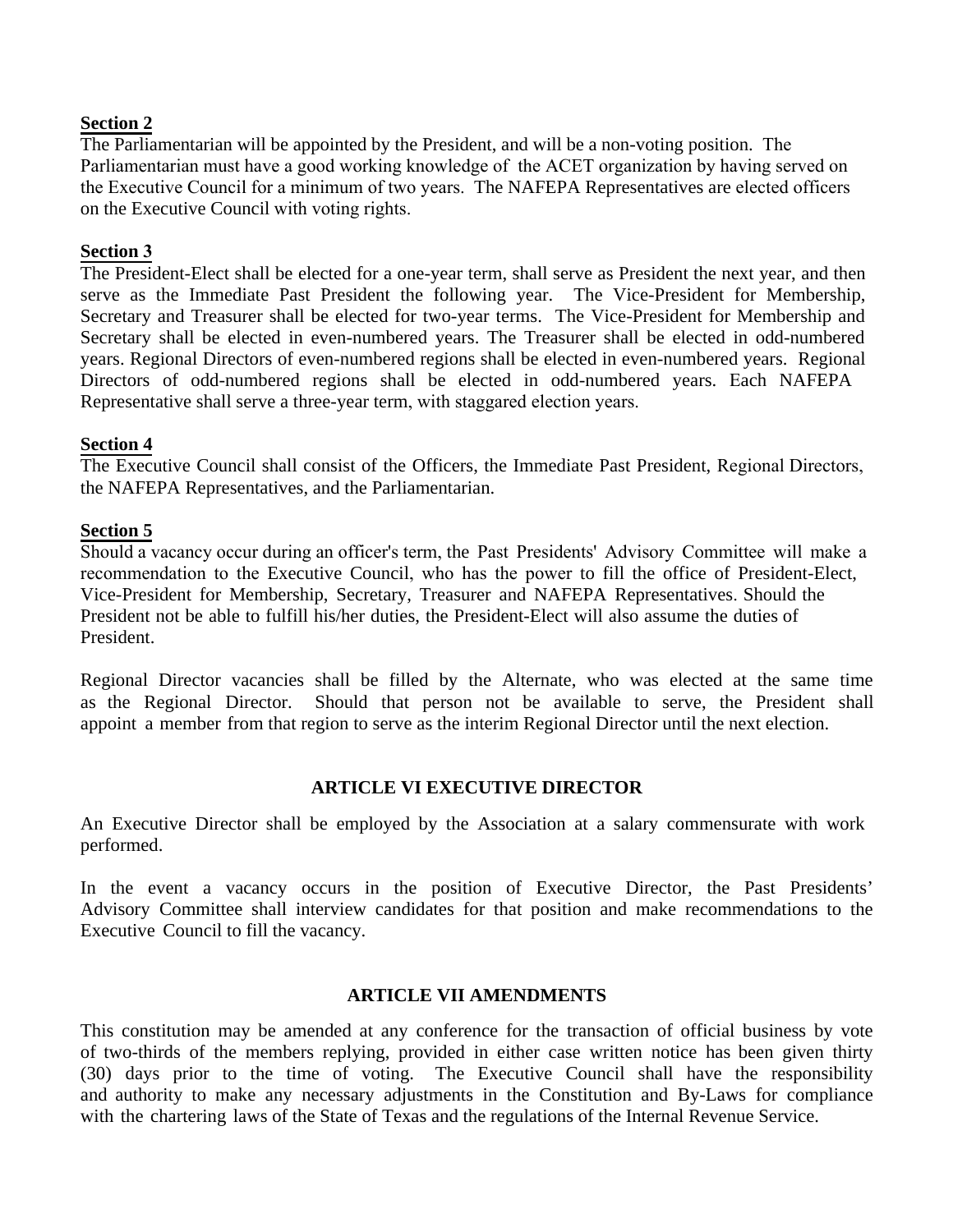# **ARTICLE VIII QUORUM**

# **Section 1**

A majority of the voting members present at the Executive Council meeting shall constitute a quorum of the Executive Council so long as it is not less than twenty-five percent (25%) of the council membership.

# **ARTICLE IX COMMITTEES**

### **Section 1**

- a. The President shall appoint such committees, with concurrence of the Executive Council, as he/she may deem advisable for carrying on the work of the organization.
- b. Standing committees of the Association may include:
	- 1. Historical Committee
	- 2. Nomination/Elections Committee
	- 3. Program Planning Committee
	- 4. Awards Committee
	- 5. Legislative Committee
	- 6. Past Presidents' Advisory Committee
	- 7. Scholarship Committee
	- 8. Registration Committee

#### **Section 2**

The President shall be an ex-officio member of all committees except the Nomination/Elections Committee.

# **ARTICLE X EXPENDITURES**

The funds of the Association shall be disbursed only in accordance with the annual budget adopted by the Executive Council that shall have power to transfer unused balances from one item in the budget to another. The Treasurer shall work cooperatively with the Executive Director in the receiving and disbursement of the funds of the Association, and with the Executive Council shall make an annual accounting to the Association during the October Conference.

The Executive Director shall have an annual audit prepared by an outside audit firm or CPA and these results will be shared with the Treasurer prior to being given to the Executive Council. Whenever possible, the Executive Director and the Treasurer will meet in person or via conference call with the audit firm or CPA to discuss the results of the audit. The Executive Director and Treasurer will jointly prepare a statement of financial standing which will be given to members of the Association at the October meeting.

The association will maintain a minimum fund balance of \$150,000. Should unforeseen circumstances occur and the balance falls below this figure, it will be unacceptable for the fund balance to drop below \$142,500, which is 5% of the \$150,000.00. Reasons for the shortfall must be reported to the Executive Council and the membership.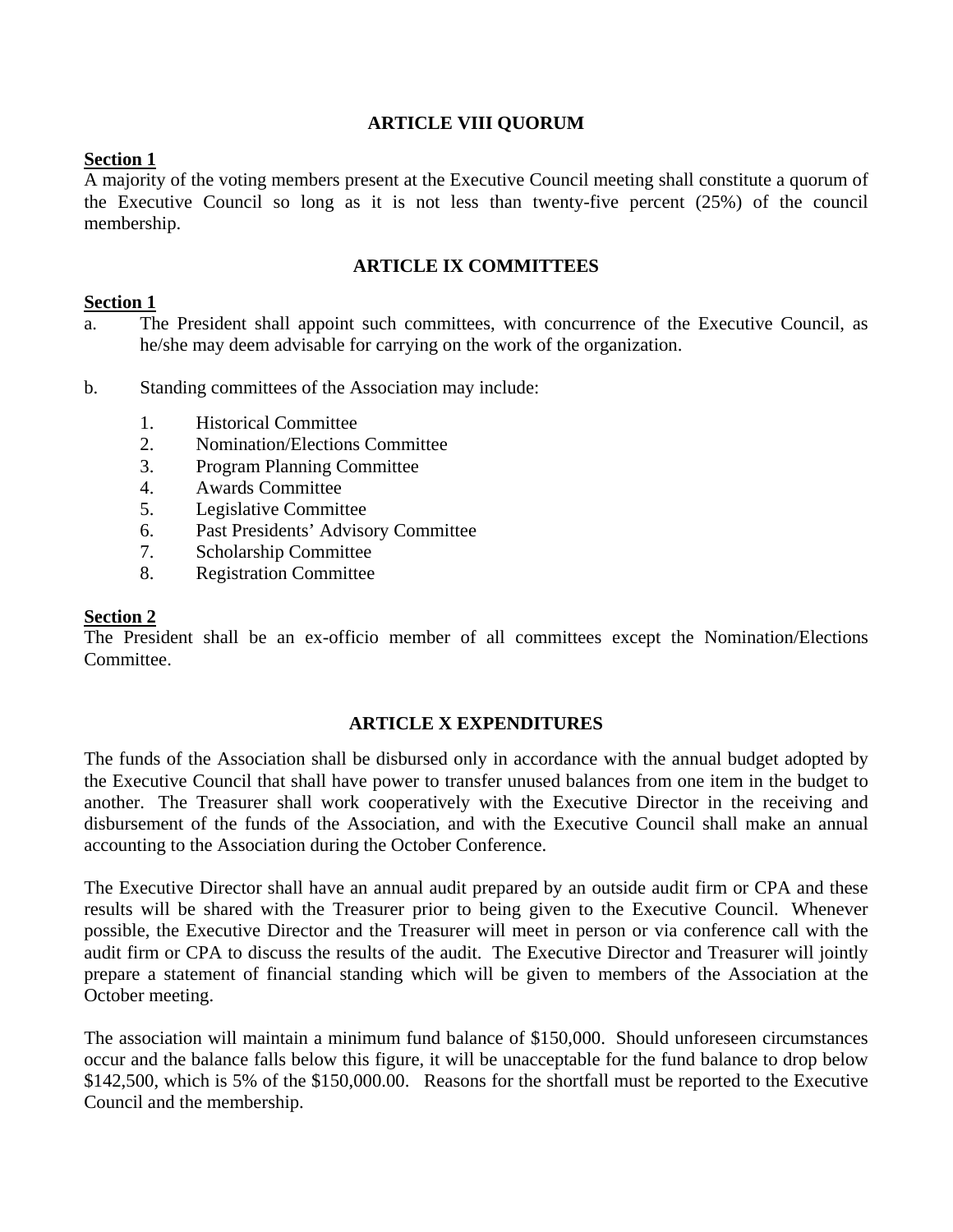### **ARTICLE XI RULES OF ORDER**

Except where contrary to mandates specified in the Constitution and By-Laws, Robert's Rules of Order (revised) shall govern all meetings of the Executive Council and of the Association.

# **ARTICLE XII DISPENSATION OF FUNDS**

Upon dissolution of the organization, assets shall be distributed for one or more exempt purposes within the meaning of section 501(c) (3) of the Internal Revenue Code of 1986, or corresponding section of any future Federal tax code, or shall be distributed to the Federal, state or local government for a public purpose. Any such assets not so disposed of shall be disposed of by a court of competent jurisdiction, in the county in which the principal office of the organization is then located, exclusively for such purposes.

# **ARTICLE XIII AFFILIATION OF LOCAL REGIONAL UNIT**

### **Section 1**

Local regional units whose purposes and policies are consistent with those of ACET may, upon written application, become affiliated with the state association upon the approval of the Executive Council. This written application shall include a statement of the local regional unit's purposes and policies.

### **Section 2**

Affiliated local regional units shall submit to ACET any changes in purposes and policies within sixty (60) days of such action.

#### **Section 3**

Affiliation of local regional units may be terminated upon request by the local regional unit or by the ACET Executive Council when the local regional unit's purposes and policies are not consistent with those of ACET.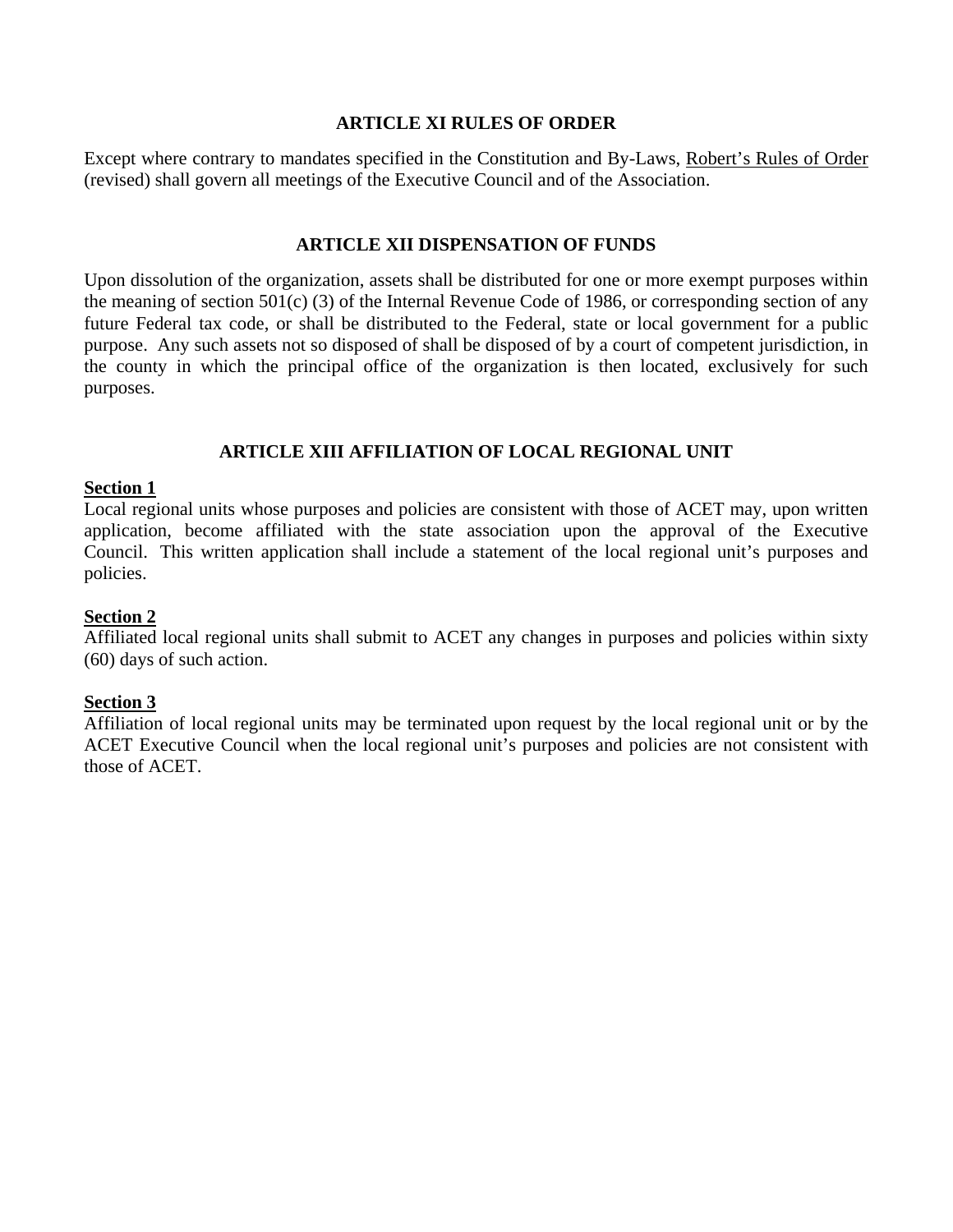# **ASSOCIATION FOR COMPENSATORY EDUCATORS OF TEXAS**

# **BY-LAWS**

# *(As of January, 2019)*

# **ARTICLE I MEMBERSHIP**

### **Section 1**

All qualified persons shall be eligible for a membership of 15 months upon receipt of payment for a conference.

# **Section 2**

A procedure for pre-registration for each conference shall be established. The amount of the preregistration fee and the registration fee at the conference shall be determined by the Executive Council.

# **ARTICLE II CONFERENCES**

The Association shall hold at least one fall and one spring conference each year. Elections will be held at the fall conference.

# **ARTICLE III EXECUTIVE COUNCIL MEETINGS**

The Association shall hold at least one fall and one spring meeting of the Executive Council each year. Special meetings may be called by the President.

# **ARTICLE IV ELECTIONS**

Officers shall be elected as follows:

#### **Section 1**

The Nomination/Elections Committee shall prepare a list of candidates for each position of President-Elect, Vice-President for Membership, Secretary, Treasurer and NAFEPA Representatives. The President-Elect shall be elected for a one-year term, shall serve as President the next year, and then serve as the Immediate Past President the following year. The permission of each candidate must be secured prior to his/her name being nominated. To run for Vice-President, Secretary, or Treasurer, a person must have been a member of the Association for at least two years.

In order to run for the position of President-Elect, the member must have served for at least two years in one or more of the following positions: Regional Director, Vice President of Membership, Secretary, Treasurer, as a committee Chairperson, or have served on the Program Planning Committee. In order to serve as a NAFEPA Representative, the person must have served as President.

Regional Directors shall be elected by the respective regional members. If during the election process there is a tie vote, the regional members will take another vote via secret ballot. If that vote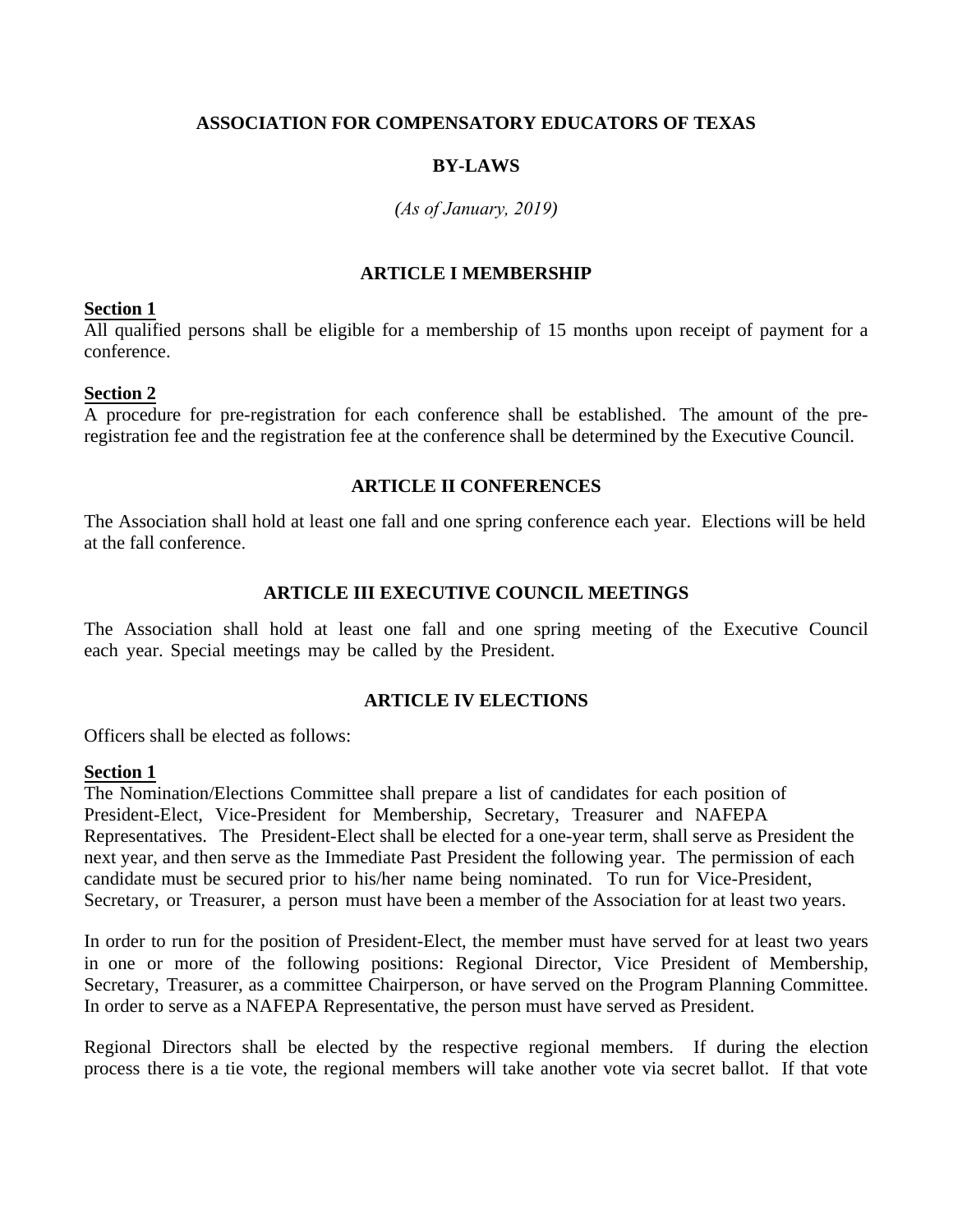results in a tie, then the candidates tied for the position will draw for the position. The person who is not selected as the representative will become the alternate regional director.

# **Section 2**

Provision shall be made for nominations from the floor for the positions of President-Elect, Vice-President for Membership, Secretary, Treasurer and NAFEPA Representatives, provided prior permission is secured from the person nominated.

# **Section 3**

Candidates receiving the greatest number of votes shall be declared elected. If the vote results in a tie, then the candidates tied for the position will draw for the position. In the event only one candidate is placed in nomination for an office, that candidate may be elected by voice vote of the assembly (VIVA VOCE).

# **Section 4**

The newly elected officers shall assume their duties immediately after the fall conference at which they are elected.

# **Section 5**

In the event that the President-Elect, Vice-President for Membership, Secretary, Treasurer, or NAFEPA Representatives cannot complete his/her term, the Past Presidents' Advisory Committee will make a recommendation to the Executive Council who shall vote on a qualified member to serve the remainder of the term, if it is beyond one month of when that office would be elected.

In the event that a Regional Director cannot attend an Executive Council meeting, the Alternate will attend the meeting, with voting rights, to represent the voice of the region. Regional Director vacancies shall be filled by the Alternate, who was elected at the same time as the Regional Director. Should that person not be available to serve, the President shall appoint a member from that region to serve as the interim Regional Director until the next election.

# **ARTICLE V DUTIES OF OFFICERS**

The Past Presidents' Advisory Committee will serve as mentors to all Officers of the Association. The Past Presidents' Advisory Committee is charged with completing an annual evaluation of the Executive Director at the Fall conference meeting, taking recommendations of contract or salary changes to the Executive Council for final approval. The Immediate Past President will complete a formal written evaluation report with any changes approved by the Executive Council and provide it to the Executive Director by last day of December.

# **Section 1 The President**

The President shall preside at all regular and called meetings of the Association and otherwise discharge the duties incumbent upon this office, including those duties elsewhere stated in this Constitution and By-Laws. He/she shall appoint the Parliamentarian and Chairpersons for standing committees for his/her term of office and serve as an ex-officio member of all committees.

The President will assure that (1) the Executive Director, Treasurer, and President positions are bonded; (2) an annual audit of the Association's finances is completed and the results are duly reported to the membership.

# **Section 2 President-Elect**

The President-Elect shall preside in the absence of the President at all meetings of the Association or the Executive Council and shall perform such duties as may be delegated by the President and the Executive Council. The President-Elect shall have the primary responsibility for planning, coordinating and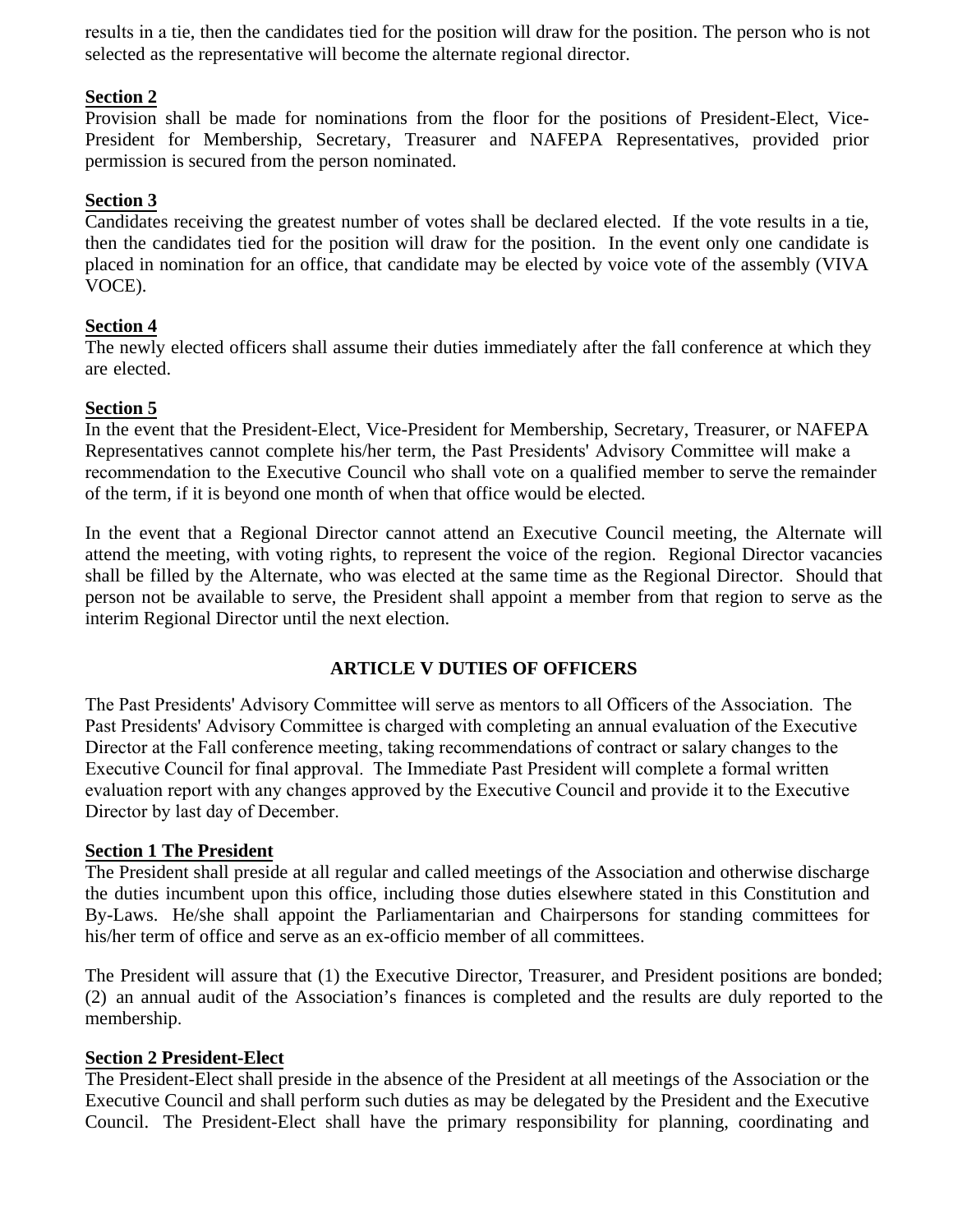implementing conferences, workshops and programs for the Association with the approval of the Executive Council.

In case the President is unable to serve his/her term, the President-Elect will assume all duties of the President in addition to his/her duties as President-Elect.

# **Section 3 Vice-President for Membership**

The Vice-President for Membership shall be responsible for recruiting new members, promoting the retention of current members and disseminating a list of the membership to the officers.

Additionally the Vice-President shall be responsible for securing facilitators for conference sessions and for conference evaluations.

# **Section 4 Secretary**

The Secretary shall keep accurate written records of the proceeding of all business meetings of the Association and the Executive Council. These records shall include but are not limited to the minutes, agendas and correspondence. After approval by the members of the Executive Council, all records will be filed with the Executive Director for inclusion in the permanent files of the organization. Copies of minutes must be provided to the President within two weeks after the meeting date.

### **Section 5 Treasurer**

The Treasurer shall work cooperatively with the Executive Director in the receiving and disbursing of all monies, keeping an accurate accounting of Association's funds, and filing all necessary documents with the Internal Revenue Service.

In addition, the Treasurer will monitor the Association's fund balance to assure that it does not fall below \$150.000. With the assistance of the Executive Director he/she shall assure that an annual audit of the organization's finances is conducted and that the results of the audit are presented to the membership by October of each year.

# **Section 6 NAFEPA Representatives**

The focus of these positions will be to provide continuity with the NAFEPA Board and to help build capacity for our organization on the NAFEPA Board. The positions will fill the positions that ACET has on the NAFEPA Board. The representatives elected must have served as an ACET President. The NAFEPA representatives shall serve staggered three-year terms.

# **Section 7 Executive Council**

The Executive Council shall approve or amend the budget of the Association, approve the dates and places of all conferences and workshops, authorize the appointment of special committees as necessary, and in general attend to the business of the Association.

# **Section 8 Executive Director**

The Executive Director shall be responsible for fiscal operations; conference and workshop planning including registration, facilities, exhibitors, and printing; communications; web-site maintenance; and other duties as designated by the President and the Executive Council.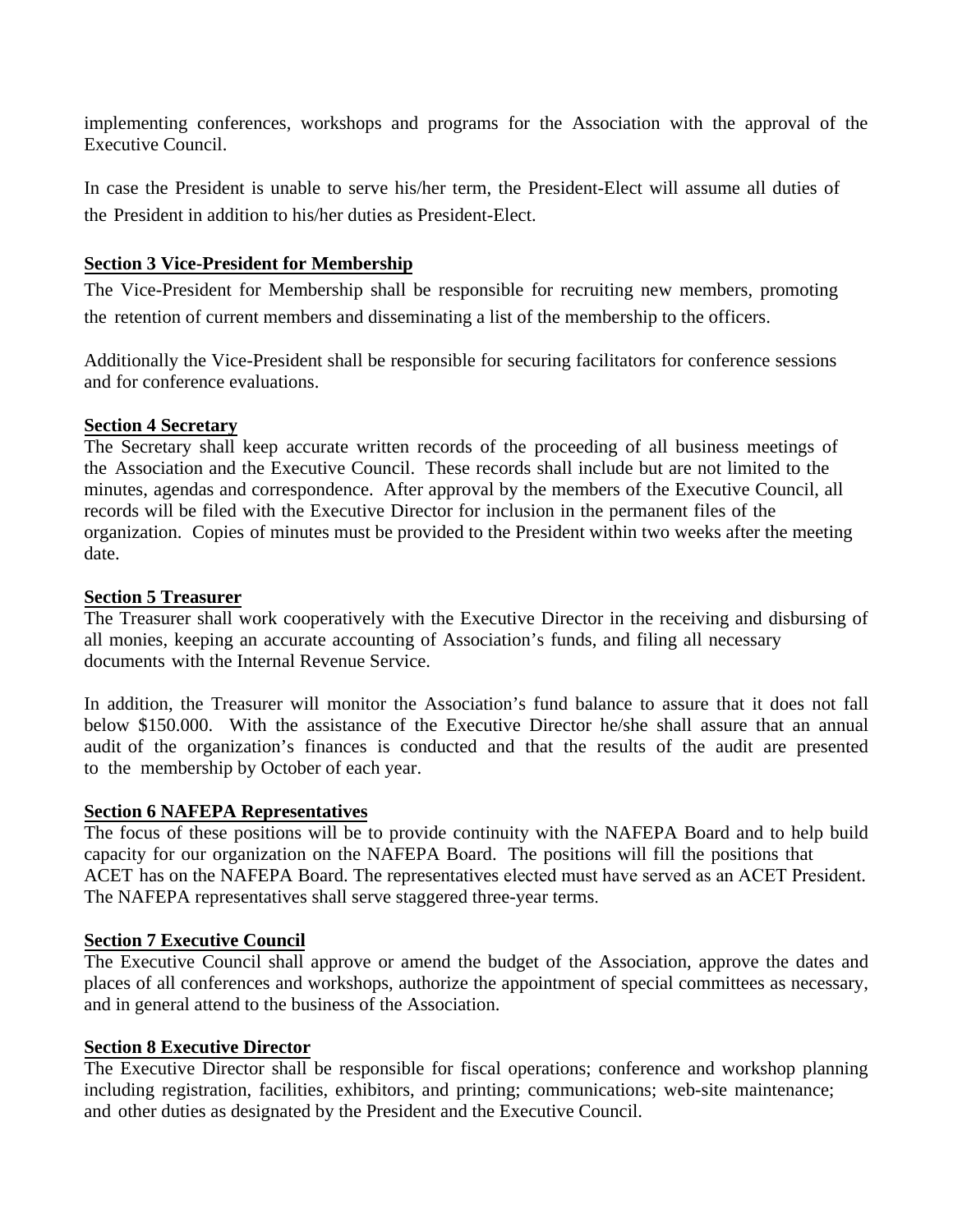# **Section 9 Dereliction of Duties**

Officers (President, President-Elect, Vice-President, Secretary, Treasurer, NAFEPA Representatives, and Parliamentarian) and Regional Directors who fail to fulfill their duties may be considered to be derelict in his/her duties and may be removed from office.

Dereliction of duties may include any one of the following:

- 1. Failure to attend meetings.
- 2. Failure to file required reports within two weeks of a meeting.
- 3. Failure to reply to directions from the President and/or President-Elect within one week of receiving a request.
- 4. Failure to provide Financial Reports or any other report requested by the President and/or President-Elect.

The Past Presidents' Advisory Committee will recommend a replacement for the removed officer to the Executive Council, unless it occurs within one month of the next election for that position. The general membership shall be notified a replacement has been named to fulfill the term of that office.

# **ARTICLE VI REGIONAL DIRECTORS**

# **Section 1 Duties of Regional Directors**

The twenty Regional Directors will serve as part of the Executive Council and shall make every effort to be at each meeting of the council. If they cannot be present, they shall make arrangements for an alternate to attend the meeting. The duties of the Regional Directors may include, but are not limited to:

- 1. Assuring that the membership in their region receives timely notification of any meetings/conferences of the organization
- 2. Assuring that members receive materials and information that further the mission of the organization.
- 3. Recruiting membership for ACET from their region.
- 4. Working on committees when asked, working at registration, serving as a facilitator during the conference.
- 5. Facilitating the dissemination, collection, evaluation and forwarding of scholarship information.
- 6. Conduct regional meetings at the ACET Conference.